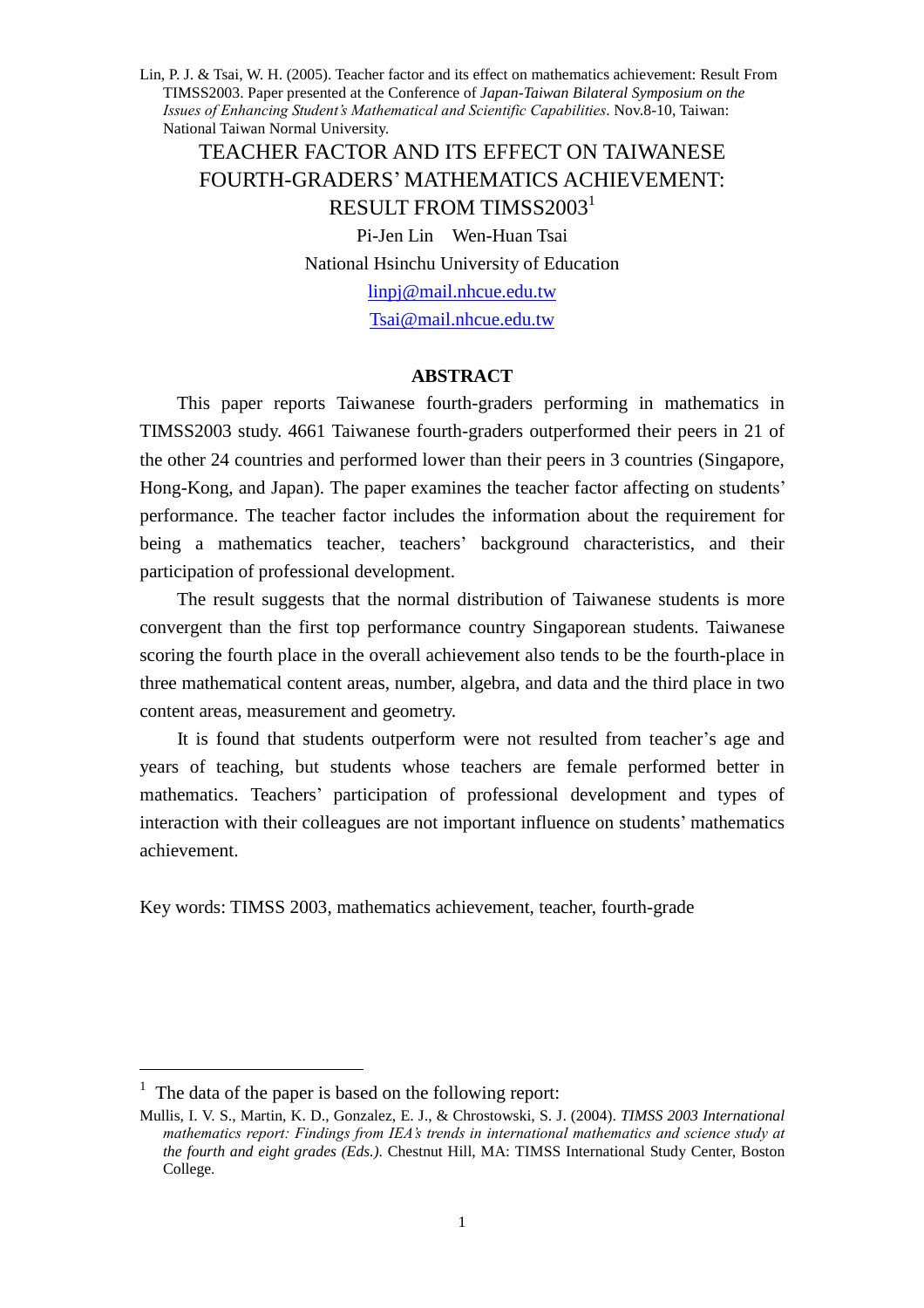#### **INTRODCUTION**

TIMSS 2003 is the third in a continuing cycle of international mathematics and science assessments conducted every four years. TIMSS 2003 was administered at the eight and fourth grades. The aim of TIMSS is to improve the teaching and learning mathematics by providing data about students'achievement in relation to different types of curricula, instructional practices, and school environments. TIMSS asks students, their teachers, and their school principals to complete questionnaires about the curriculum, schools, classrooms, and instruction. For fourth grade, 25 countries participated in TIMSS 2003 and 15 participated in TIMSS 1995. A number of participating countries changes in mathematics achievement can be documented over 8 years, from 1995 to 2003. Taiwan is a new country to the TIMSS 2003 study, so that the data of Taiwanese fourth-graders collected in 2003 is unable to measure trends in students'mathematics achievement. However, for Taiwan, the TIMSS 2003 results enable us to compare our fourth graders'mathematics achievement with the other 24 countries around the world. Preliminary analysis of the data has already been carried out by the International Study Center (ISC) in Boston and the national report of Taiwan. In order to capitalize on the rich data set so as to benefit the education community in Taiwan, it is important that secondary analysis of the data relating the mathematics achievement to other factors be performed. Results of the secondary analysis should be able to provide both decision makers and classroom teachers in valuable information on how the curriculum of Taiwan can be better designed and how mathematics teaching can be better conducted.

Therefore, the purpose of the secondary analysis is to learn valuable lessons from our Asian counterparts to update Taiwanese educational system to ensure that it can meet the demands of the new society for people with creativity, critical thinking, and good communication skills. Much has been written about the fact that Asian students show superior performance in international mathematics assessments compared with their non-Asian counterparts. To interpret what the comparative studies results mean and how they may be used to improve student learning in mathematics, mathematics educators attribute the high achievement to the contexts in which students learn. The high achievement of Asian students seems to be a result of a combination of various factors. They identified the factors as mathematics curricula, parental commitment to their children's education, teacher' preparation and in-service support, and the significance of mathematics for every student's successful future.

The role of teachers is critical in children's education. Teacher is central in creating a classroom environment that supports learning mathematics. Whang (2001) explains that the high achievement of Korean students in mathematics than students in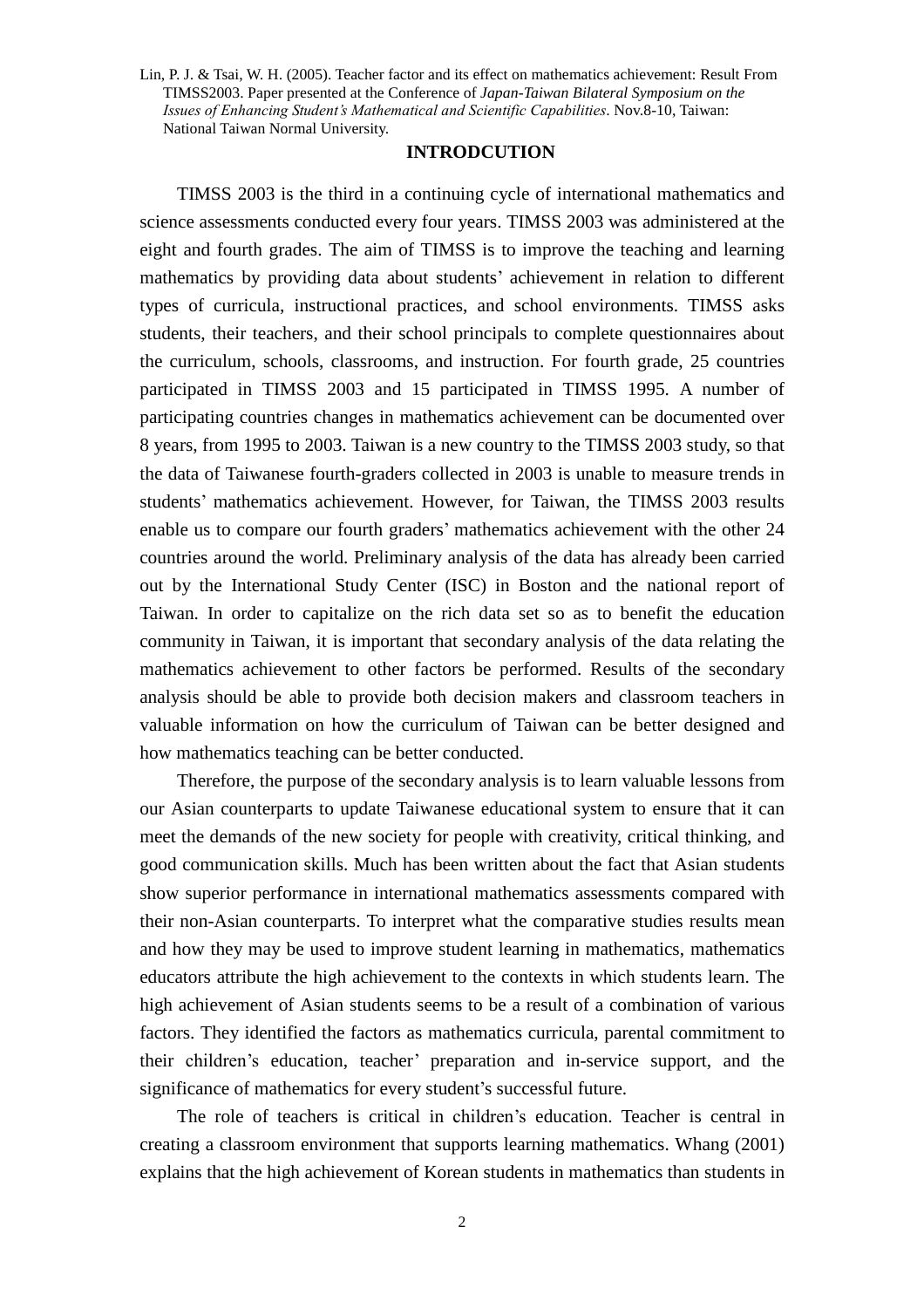the United States seems to be a result of teacher's preparation. Ng (2001) analyzes that Singaporean students'superior performance is as a result of their initial teacher induction program. Studies have suggested that students learn more when taught by experienced teachers than they do when taught by teachers with just a few years' experience. These studies indicate that teacher preparation and in-service teacher support is an essential factor contributing to students' mathematics achievement. Moreover, information on how teachers allot their time to such activities as lecture-style presentation, teacher-guided student practice, small group work, and independent practice, provides useful evidence about the predominant pedagogic approaches in the classroom. Thus, to perform secondary analysis of the TIMSS 2003 data, the factor of teachers of mathematics that might contribute to the superior performance will be identified between Taiwan and Japan so as to make recommendations on teacher education.

#### **RESEARCH DESIGN**

### **Samples**

150 schools and 4661 fourth-grade students drawing randomly from 2154 target population schools and from 73232 target population students participated in the study. The mean age of students tested is 10.2 years old.

At the fourth grade, the aim was to assess students having had four years of formal schooling. Students in most countries average between 10 to 11 years old. The international average of age is 10.3. Students in Asian counties including Singapore, Hong Kong, Japan, and Taiwan averaged 10.3, 10.2, 10.4, and 10.2, respectively.

### **Design of Students'Mathematics Assessment**

The mathematics assessment frameworks for TIMSS 2003 are framed by two dimensions, a content domain and a cognitive domain (Mullis, Martin, Smith, Garden, Gregory, Gonzalez, Chrostowski, & O'Connor, 2003). The five content domains in mathematics are number, algebra, measurement, geometry, and data. The cognitive domains in mathematics define the sets of behaviors expected of students as they engage with the mathematics content. The four cognitive domains include knowing facts and procedures, using concepts, solving routine problems, and reasoning.

In accordance with the framework, 161 items in mathematics are included in 14 student booklets. Not all of the items in the TIMSS 2003 assessment were newly developed for 2003. At fourth grade, 37 multiple-choice items came from 1995, and the remaining 124 new items including 55 multiple-choice and 69 constructed response items from TIMSS 2003. Some constructed-response questions asked for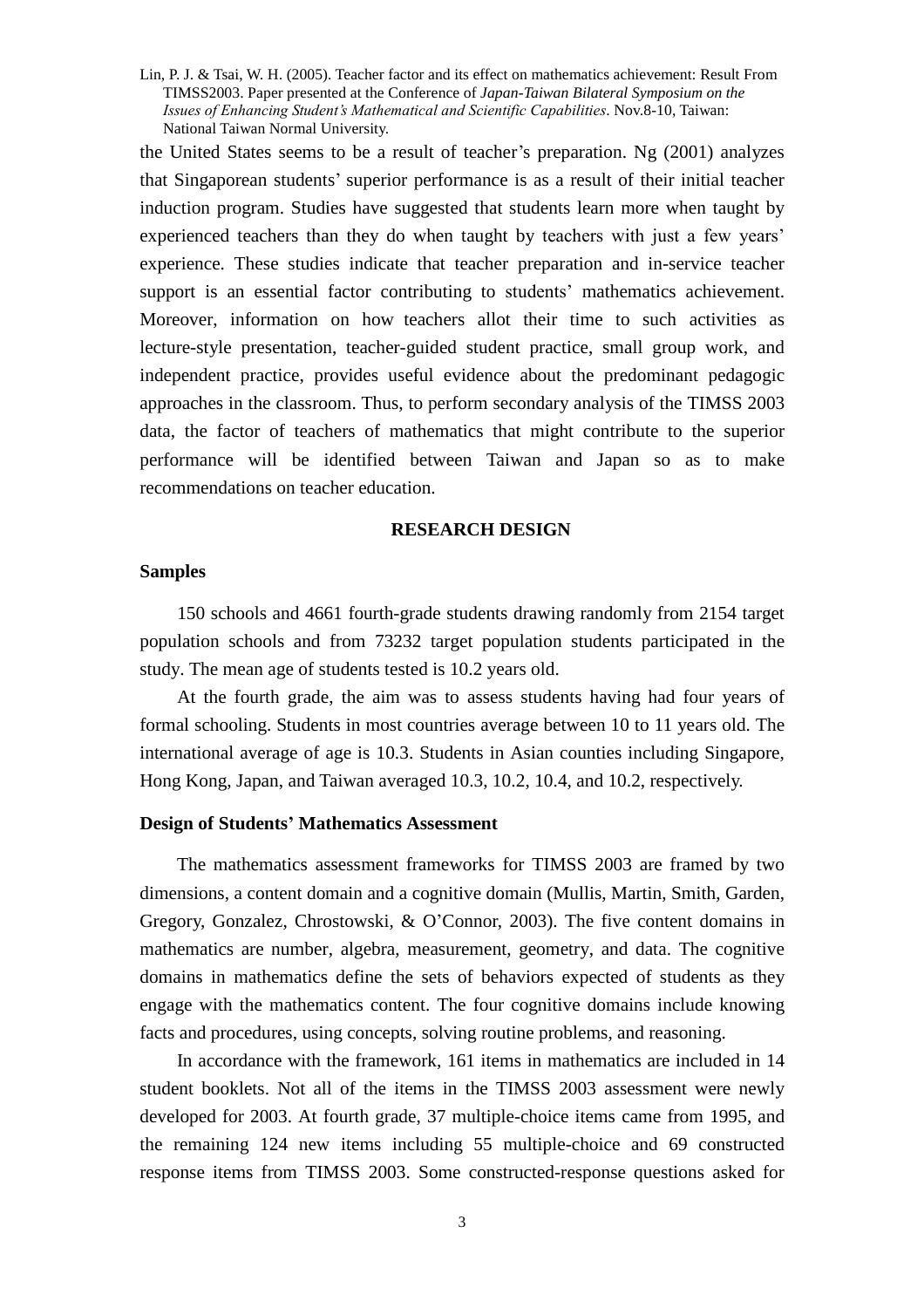short answers while others required extended responses with students showing their work or providing explanations for their answers. In scoring the items, correct answers of multiple choice items were worth one point. However, responses to those requiring extended responses were evaluated for partial credit, with a fully correct answer being awarded two points. The total number of score points available for analysis thus somewhat exceeds the number of items. Table 1 shows the distribution of new and trend items in the TIMSS 2003 for fourth graders.

| Items Format         |           | Number of items |             |              |             |  |  |  |  |  |
|----------------------|-----------|-----------------|-------------|--------------|-------------|--|--|--|--|--|
|                      | New items | Trend items     | Total items | Total scores | % of scores |  |  |  |  |  |
| Multiple choice      | 55        | 37              | 92          | 92           | 54%         |  |  |  |  |  |
| Constructed response | 69        | $\theta$        | 69          | 77           | 46%         |  |  |  |  |  |
| Total                | 124       | 37              | 161         | 169          | 100%        |  |  |  |  |  |

Table 1 Distribution of New and Trend items in the TIMSS 2003 for Fourth Graders

In the TIMSS 2003 assessment design, the 161 fourth-grade mathematics items were divided among 14 item blocks labeled M01 through M14. The assessment blocks were assembled to create a balance across blocks and booklets with respect to content domain, cognitive domain, and item format. There were 12 student booklets at fourth grade. On average, there are 6-7 multiple-choice items, 4-5 short-answer items, and 0-1 extended-response items per block at the fourth grade. The total number of items in a block ranges from 10 to 13 at fourth grade.

Table 2 shows the distribution of score points across content and cognitive domains in the fourth-grade mathematics assessment. The percentages of number, measurement, geometry, patterns and relationship, and data are 40%, 20%, 15%, 15%, and 11% respectively. The percentages of knowing facts, using concepts, solving routine problems, and reasoning are 40%, 15%, 20%, 15%, and 11% respectively.

|                           |                                                         | Scores of Cognitive domain (items) |                                | Total     | $%$ of   |        |
|---------------------------|---------------------------------------------------------|------------------------------------|--------------------------------|-----------|----------|--------|
| Content domain            | Knowing<br>Using<br>facts and<br>concepts<br>procedures |                                    | Solving<br>routine<br>problems | Reasoning | scores   | scores |
| Number                    | 15(15)                                                  | 17(16)                             | 27(26)                         | 9(6)      | 68(63)   | 40%    |
| Measurement               | 9(9)                                                    | 3(3)                               | 12(12)                         | 9(9)      | 33(33)   | 20%    |
| Geometry                  | 12(11)                                                  | 8(8)                               | 4(4)                           | 1(1)      | 25(24)   | 15%    |
| Patterns and relationship | 3(2)                                                    | 5(5)                               | 9(9)                           | 8(7)      | 25(24)   | 15%    |
| Data                      | 0(0)                                                    | 6(5)                               | 9(9)                           | 3(3)      | 18(17)   | 11%    |
| Total scores              | 39(38)                                                  | 39(37)                             | 61(60)                         | 30(26)    | 169(161) | 100%   |
| % of scores               | 23%(23%)                                                | 23%(24%)                           | 36%(37%)                       | 18%(16%)  | 100%     |        |

Table 2 Distribution of Scores in TIMSS 2003 by Content and Cognitive Domain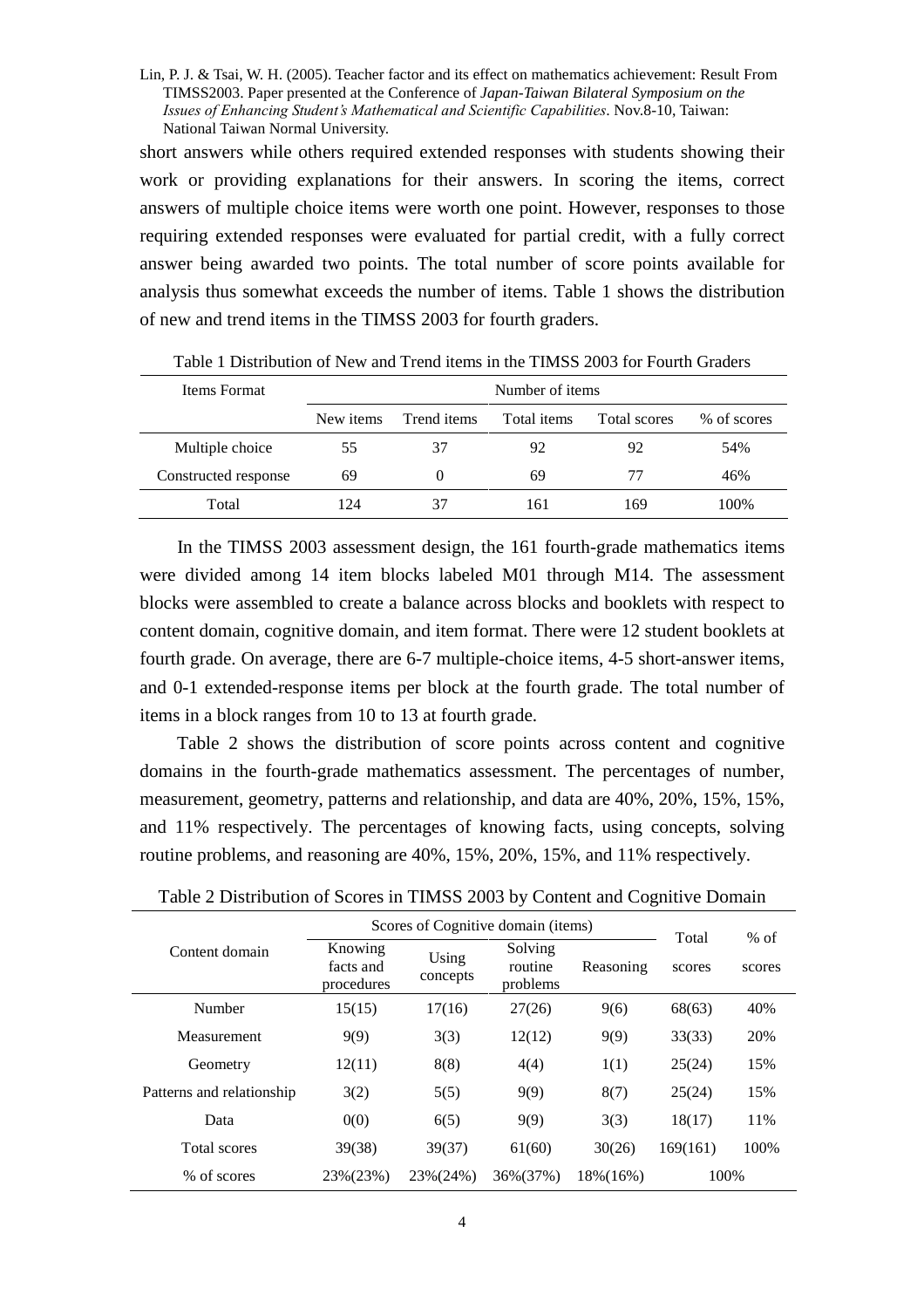Table 3 shows the fourth-grade mathematics items and scores by item type and content domain. To facilitate linking to previous assessments, TIMSS 2003 includes items from 1995 in the fourth grade in each content domain. There are 37 trend items from 1995 and 124 items new in 2003 and 80 items in 2003 and 81 secure items for trending in 2007. Approximately half of the items overall and in each content domain are released and half are kept secure.

| Content                     |                    | Item type              |                      |                                | Items (Scores) | Total         | # of     | $#$ of |  |
|-----------------------------|--------------------|------------------------|----------------------|--------------------------------|----------------|---------------|----------|--------|--|
| domain                      | Multiple<br>choice | <b>Short</b><br>answer | Extended<br>response | New in<br>From<br>1995<br>2003 |                | Items(scores) | released | secure |  |
| Number                      | 30                 | 31                     | 2                    | 19                             | 44(49)         | 63(68)        | 39       | 24     |  |
| Measurement                 | 23                 | 10                     | $\Omega$             | 8                              | 25(25)         | 33(33)        | 14       | 19     |  |
| Geometry                    | 12                 | 11                     |                      | 4                              | 20(21)         | 24(25)        | 12       | 12     |  |
| Pattern and<br>relationship | 16                 | 7                      |                      | 2                              | 22(23)         | 24(25)        | 7        | 17     |  |
| Data                        | 11                 | 5                      |                      | 4                              | 13(14)         | 17(18)        | 8        | 9      |  |
| Total items                 | 92                 | 64                     | 5                    | 37                             | 124(132)       | 161(169)      | 80       | 81     |  |

Table 3 Distribution of Mathematics Items and Scores by Item Type and Content Domain

Before the translated instruments were administered to students, they went through a rigorous process of translation verification and review to ensure that they were translated accurately and were internationally comparable. TIMSS 2003 recommended that scorers be organized into teams of about six, headed by a team leader. The leader's primary responsibility was to monitor scoring reliability by continually checking and rechecking the scores that scorers had assigned. In constructed-response questions including short answer and extended response, students were required to write their responses. To achieve consistent level, TIMSS 2003 provided training packets with scoring guide and practicing scoring. To provide a rich database for research on students'cognitive processes, various strategies, and common misconceptions, TIMSS develops a two-digit coding scheme to diagnose students' various answers. The first digit registered the degree of correctness while the second digit was used to code the type of correct and incorrect answer given. Each short-answer item or multiple-choice item is scored 1 point and each extended-response item is scored 2 points.

To establish the reliability of the scoring within each country, national research coordinators were required to have a random sample of at least 100 booklets of each of the 12 student test booklets scored independently by tow different scorers. The inter-rater agreement across items was .98 for multiple-choice and .96 for diagnostic items (Martin, Mullis, & Chrostowski, 2004)..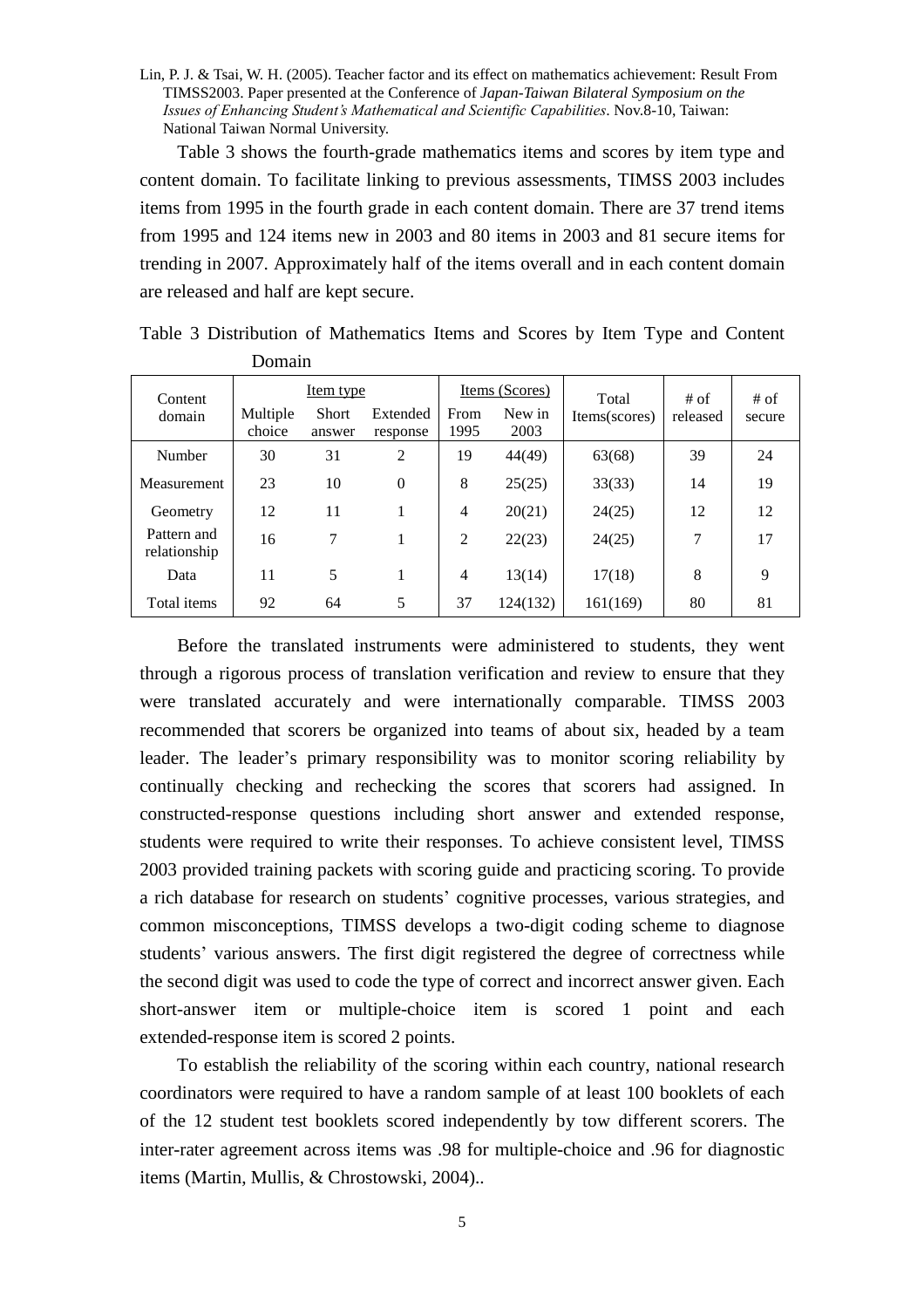To understand what the scores on the TIMSS mathematics achievement scales mean, TIMSS used scale anchoring to summarize and describe students'achievement at four points on the mathematics scales: advanced benchmark (625), high benchmark (550), intermediate benchmark (475), and low benchmark (400). Table 4 represents the number of items per content area that met one of the anchoring criteria, at each international benchmark, and the number of items that were too difficult for the advance benchmark.

|                               | Low<br>(400) | Intermediate<br>(475) | High<br>(550) | Advanced<br>(625) | Too difficult to<br>anchor | Total            |
|-------------------------------|--------------|-----------------------|---------------|-------------------|----------------------------|------------------|
| Number                        | 7            | 18                    | 22            | 12                | 4                          | 63               |
| Measurement                   | 2            |                       | 11            | 13                |                            | 32               |
| Geometry                      | 5            | 6                     | 10            | 2                 |                            | 24               |
| Patterns and<br>relationships |              | 6                     | 8             | $\overline{4}$    | 4                          | 23               |
| Data                          | 2            | 8                     | 5             | 2                 | 0                          |                  |
| Total                         | 17           | 43                    | 56            | 33                | 10                         | 159 <sup>a</sup> |

Table 4 Number of Items Anchoring at Each Anchor Level by Content Domain

a: 2 items by item reviewers were deleted out of 161 items, resulting in 159 items.

#### **Design of Teachers Questionnaires**

For a fuller appreciation of what the TIMSS achievement results mean and how they may be used to improve student learning in mathematics, it is important to understand the contexts in which students learn. In addition to testing students' achievement in mathematics, TIMSS collects a range of information about the contexts for learning mathematics. The Contextual Frameworks encompasses five broad areas: curriculum, schools, teachers and their preparation, classroom, activities and characteristics, and students (Mullis, et al., 2003). The teacher questionnaire collected information about the teachers'preparation and professional development, their pedagogical activities and the implemented curriculum.

To collect information from teachers, TIMSS administered a questionnaire in which teachers were asked to provide information about the requirement to be mathematics teacher, teachers'background, training and their instructional practices. The background characteristics of mathematics teachers include age, gender, certification status, and number of years of teaching experience. Three categories of questionnaires to investigated professional development support. Regarding the professional development opportunities provided to teachers in five major areas: supporting implementation of the official curriculum, supporting school-level goals, improving content knowledge, improving teaching skills, and using technology. Teachers'professional development participation includes six different aspects of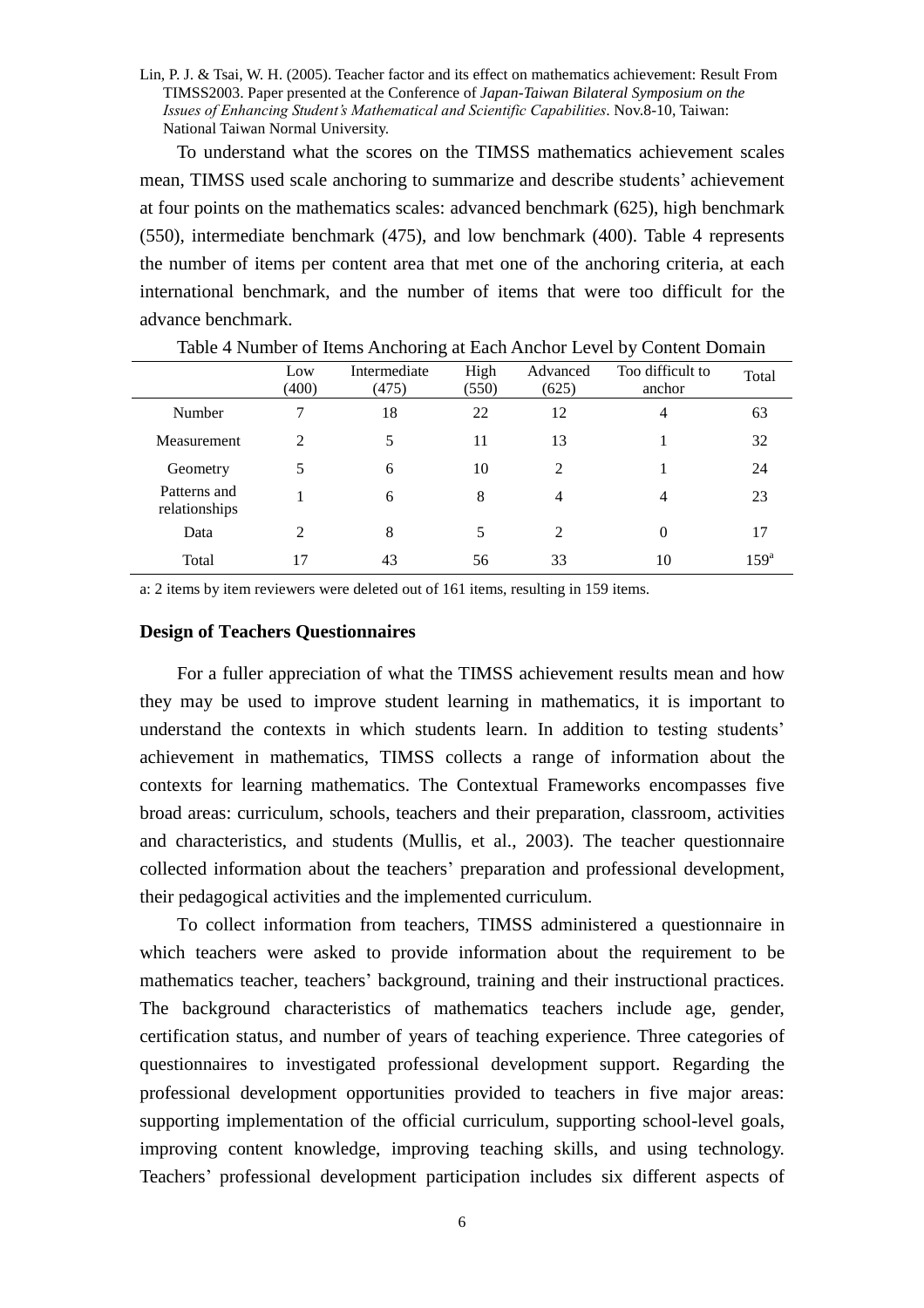mathematics teaching. The third category of professional development is the types of interactions among mathematics teachers including discussion about how to teach a particular concept, working on preparing instructional materials, classroom observation, and classroom to be observed.

The amount of time students spend on homework assignment is an important consideration in examining their opportunity to learn mathematics. TIMSSS 2003 study creates the index of teachers'emphasis on mathematics homework. The index is based on students' responses to two questions about how often hey usually assign mathematics homework and how many minutes of mathematics homework they usually assign. High level indicates the assignment of more than 30 minutes of homework about half of the lessons or more. Low level indicates no assignment or the assignment of les than 30 minutes of homework about half of the lessons or less. Medium level indicates all other possible combinations of responses.

### **FINDINGS**

# **Mathematics Achievement Across Content Areas**

The international average of 495 at the fourth grade was obtained by averaging across the mean scores for each of the 25 participants' countries. Taiwanese fourth-grade students scored 564, exceeding the international average of 495. Taiwanese fourth-graders outperformed their peers in 19 of the other 24 participating countries and performed lower than their peers in 4 countries. Data in Table 5 shows how an Asian country's average achievement in mathematics compared to achievement in the other countries. Based on the data of Table 5, Taiwan placing on the fourth position, but it is located in the third top performing group, since Japan in the third position and Taiwan in the fourth position are not significantly different.

|                | Table 5 Multiple comparison of achievement in Asia countries |           |       |                |  |  |  |  |  |  |  |
|----------------|--------------------------------------------------------------|-----------|-------|----------------|--|--|--|--|--|--|--|
|                | Singapore                                                    | Hong Kong | Japan | Chinese Taipei |  |  |  |  |  |  |  |
|                | (594)                                                        | (575)     | (565) | (564)          |  |  |  |  |  |  |  |
| Singapore      |                                                              |           |       |                |  |  |  |  |  |  |  |
| Hong Kong      |                                                              |           |       |                |  |  |  |  |  |  |  |
| Japan          |                                                              |           |       |                |  |  |  |  |  |  |  |
| Chinese Taipei |                                                              |           |       |                |  |  |  |  |  |  |  |

Table 5 Multiple comparison of achievement in Asia countries

 $\triangle$  significantly higher performance than the comparison country listed.

 $\triangle$  no significantly higher performance than the comparison country listed.

Table 6 shows that Singapore students were outperformed than other participating countries in number, geometry, pattern and relationships, while Japan were outperformed than other countries in measurement and algebra. Taiwanese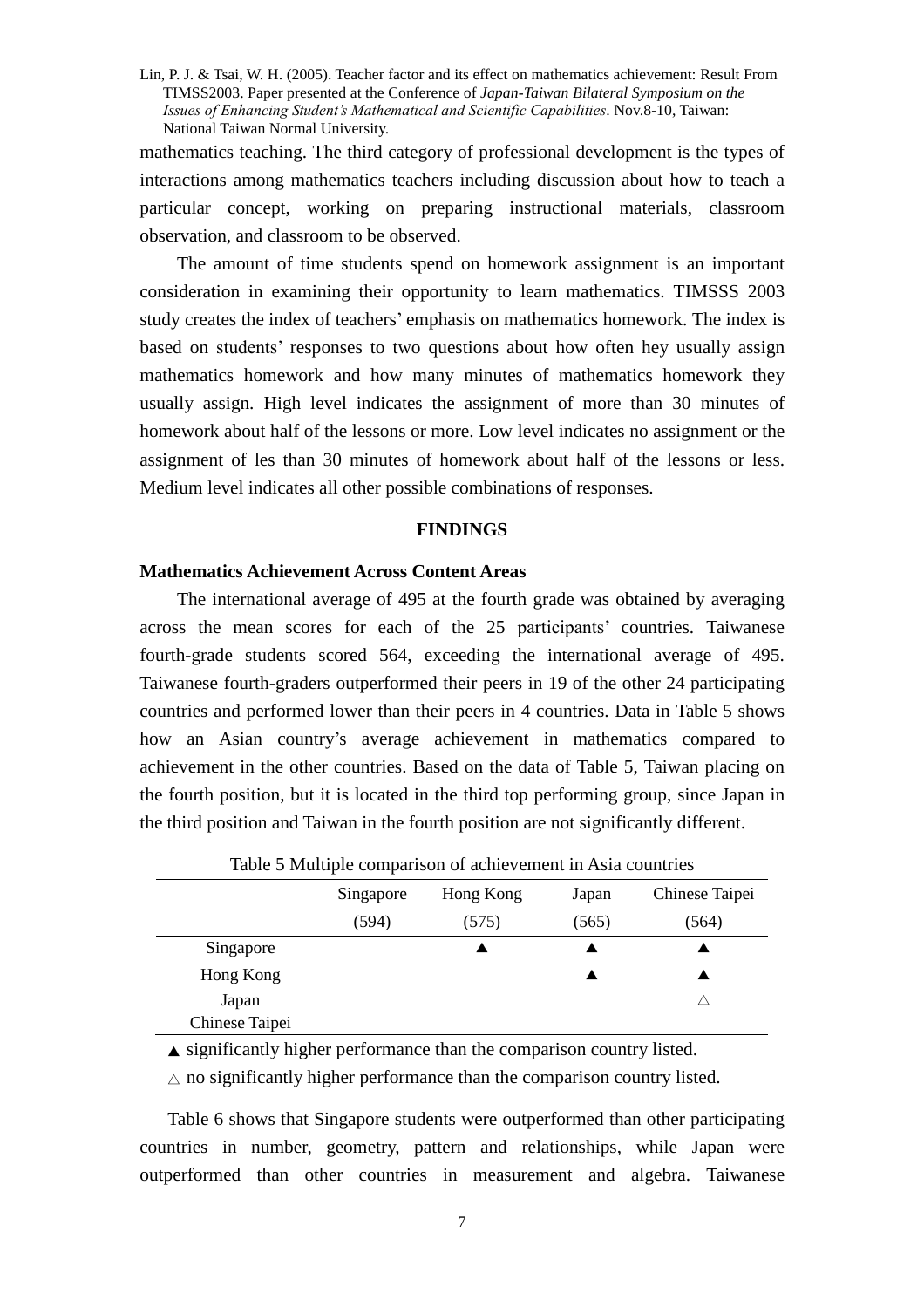fourth-graders' performance of number, patterns and relationships, and data were ranked in the third position and measurement and geometry were ranked in the fourth position. In each mathematics content domain, the first four positions were covered by Asian countries. Japanese students performed best in two mathematics content domains: measurement and data.

| <b>Mathematics</b>    |                | Number         |                | Measurement      |                | Geometry         |                | Patterns and<br>Relationships |                | Data           |  |
|-----------------------|----------------|----------------|----------------|------------------|----------------|------------------|----------------|-------------------------------|----------------|----------------|--|
| Countries             | Score<br>(S.E) | Rank           | Score<br>(S.E) | Rank             | Score<br>(S.E) | Rank             | Score<br>(S.E) | Rank                          | Score<br>(S.E) | Rank           |  |
| Singapore             | 612(6.0)       | $\mathbf{1}$   | 566(1.6)       | $\overline{c}$   | 570(5.5)       | 1                | 579 (5.4)      | $\mathbf{1}$                  | 575            | $\overline{c}$ |  |
| Hong Kong             | 574(3.3)       | $\overline{2}$ | 563(2.7)       | 3                | 557(2.9)       | 3                | 568(3.5)       | $\overline{c}$                | 562            | 4              |  |
| <b>Chinese Taipei</b> | 568(1.8)       | X              | 557 (1.6)      | $\blacktriangle$ | 553(2.5)       | $\blacktriangle$ | 555 $(2.4)$    | $\mathbf{\hat{x}}$            | 564            | 3              |  |
| Japan                 | 556(2.0)       | $\overline{4}$ | 568(1.6)       | 1                | 559(1.9)       | $\overline{2}$   | 554(1.4)       | $\overline{4}$                | 593            | 1              |  |
| Belgium               | 549(1.9)       | 5              | 550(1.4)       | 5                | 533(1.8)       | 6                | 542(1.9)       | 6                             | 548            | 7              |  |
| <b>Netherlands</b>    | 536(2.2)       | 6              | 545(2.2)       | 7                |                |                  | 527            | 10                            | 553            | 5              |  |
| England               |                |                | 535(3.3)       | 10               | 542 (3.7)      | 5                |                |                               |                |                |  |
| Hungary               |                |                |                |                  |                |                  | 545 (3.7)      | 5                             |                |                |  |
| memanonal<br>average  | 495(0.7)       |                | 495(0.7)       |                  | 495(0,7)       |                  | 495(0.7)       |                               | 495(0) 2)      |                |  |

Table 6 Multiple Comparison of Achievement in Asian Countries Across Mathematics Content

Table 7 shows the average scores of Taiwanese in five mathematics content areas. The highest scores to the lowest scores in five content areas students performed were sequenced as number, data, measurement, algebra, and geometry. The data compared to international average to obtain the differences. The differences are more than around 60 score points.

Figure 1 describes further fourth-grade mathematics achievement at each of the international benchmarks. Figure 1 exhibits 99 % of the Taiwanese fourth-grade students reached the low benchmarks while only 16 % of the students reached the advanced benchmark.

| <b>Countries</b>   |                                                                                                    | <b>Percentages of Students Reaching</b><br><b>International Benchmarks</b>                        |                                                                                                        | Advanced<br><b>International</b><br><b>Benchmark</b><br>(625)                                 | <b>High</b><br><b>International</b><br><b>Benchmark</b><br>(550) | <b>Intermediate</b><br>International<br><b>Benchmark</b><br>(475) | Low<br><b>International</b><br><b>Benchmark</b><br>(400) |          |
|--------------------|----------------------------------------------------------------------------------------------------|---------------------------------------------------------------------------------------------------|--------------------------------------------------------------------------------------------------------|-----------------------------------------------------------------------------------------------|------------------------------------------------------------------|-------------------------------------------------------------------|----------------------------------------------------------|----------|
| Singapore          |                                                                                                    |                                                                                                   |                                                                                                        |                                                                                               | 38 (2.9)                                                         | 73(2.4)                                                           | 91(1.3)                                                  | 97(0.6)  |
| Hong Kong, SAR     |                                                                                                    |                                                                                                   | ۵                                                                                                      |                                                                                               | 22(1.7)                                                          | 67(2.0)                                                           | 94 (0.7)                                                 | 99 (0.2) |
| Japan              |                                                                                                    |                                                                                                   | a.                                                                                                     |                                                                                               | 21(0.8)                                                          | 60(1.0)                                                           | 89 (0.7)                                                 | 98 (0.3) |
| Chinese Tainet     |                                                                                                    |                                                                                                   |                                                                                                        |                                                                                               | 16(0.9)                                                          | 61(1.1)                                                           | 92(0.7)                                                  | 99 (0.2) |
| International Avg. |                                                                                                    |                                                                                                   |                                                                                                        |                                                                                               | 9(0.2)                                                           | 33(0.3)                                                           | 63(0.3)                                                  | 82(0.2)  |
|                    | Percentage of<br>students<br>at or above<br>Advanced<br>International<br><b>Benchmark</b><br>(625) | O Percentage of<br>students<br>at or above<br>High-<br>International<br><b>Benchmark</b><br>(550) | Percentage of<br>students<br>at or above<br>Intermediate<br>International<br><b>Benchmark</b><br>(475) | Percentage of<br>students<br>at or above<br>low<br>International<br><b>Benchmark</b><br>(400) |                                                                  |                                                                   |                                                          |          |

Figure 1 % of Students Reaching TIMSS2003 International Benchmarks of Achievement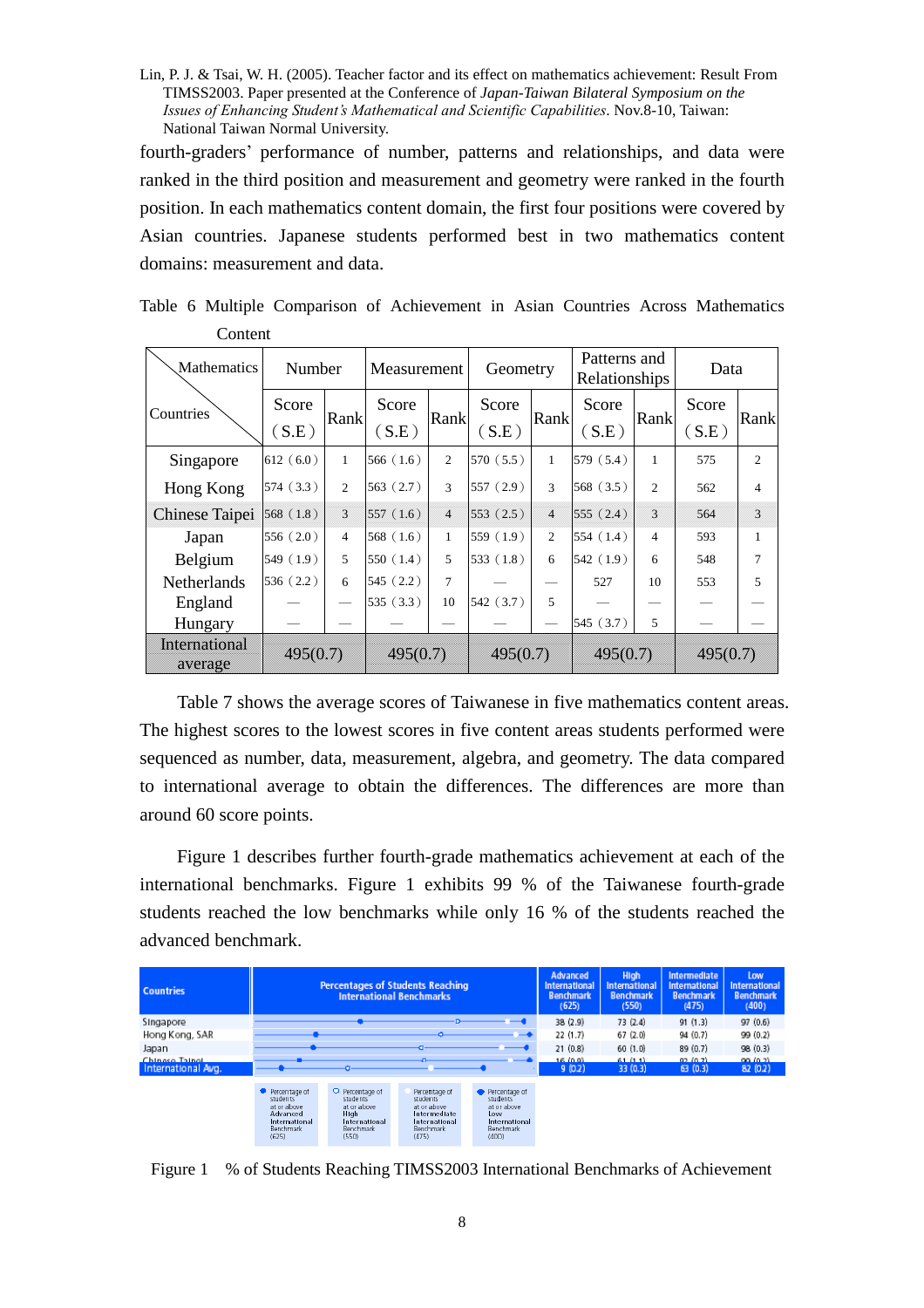The percentage of Taiwanese students reaching the advanced level was half as many as Singaporean (38%) and lower than Hong Kong and Japan as well. Taiwanese students located at advanced, high, intermediate, and low benchmark are 16%, 45%, 31%, and 7% respectively. There was no Taiwanese student without reaching low benchmark. Taiwan had fewer students without reaching the low benchmark than Singapore and Japan. This indicates that the distribution of fourth-graders plotted in normal curve was more convergent than Singapore and Japan.

Students at the advanced benchmark showed the ability to apply their understanding and knowledge in a wide variety of relatively complex situations, while those at the low benchmark demonstrated an understanding of whole numbers, the properties of basic geometric shapes and how to read simple bar graphs. At the advanced benchmark, students show an understanding of area in that they can determine the area of a figure composed of squares and half squares (seen as Table 7). Students also can complete an irregular figure on a grid so that it has a given area, and recognize that does not change when a figure is cut into parts and rearranged.

There are 66% of fourth-grade students performing successfully on the item. Internationally, on average, 29% of fourth-grade students succeed in this item.

| ID: M031298 |                                                                                             |                         |            |  |
|-------------|---------------------------------------------------------------------------------------------|-------------------------|------------|--|
|             | Mathematics topic: Measurement (Tools, techniques, and formula)                             | Country                 | % Correct  |  |
|             | Cognitive domain: Reasoning                                                                 |                         |            |  |
|             |                                                                                             | Japan                   | 68 $(2.1)$ |  |
|             |                                                                                             | Taiwan                  | 66 $(1.8)$ |  |
|             |                                                                                             | Hong Kong               | 52(2.8)    |  |
|             |                                                                                             | Singapore               | 43(2.2)    |  |
|             | 1 cm                                                                                        | Latvia                  | 43 (2.9)   |  |
|             | $\mathbf{1}$<br>The squares in the grid above have areas of 1 square centimeter. Draw lines | Lithuania               | 40(2.5)    |  |
|             | to complete the figure so that it has an area of 13 square centimeters.                     | Netherlands             | 37(2.6)    |  |
|             |                                                                                             | International           | 29(0.4)    |  |
| Code        | <b>Correct response</b>                                                                     | $\%$                    |            |  |
|             |                                                                                             | (Taiwan, International) |            |  |
| 10          | Lines drawn to give area of 13 square cm                                                    | $(65, 8\%, 29, 2\%)$    |            |  |
|             | <b>Incorrect response</b>                                                                   |                         |            |  |
| 70          | Error due to counting half squares as full square<br>centimeters                            | $(0.7\%, 3.4\%)$        |            |  |
| 71          | One line drawn to close given figure                                                        | $(5.6\%, 9.2\%)$        |            |  |
| 72          | Symmetrical figure drawn                                                                    | $(6, 8\%, 18, 0\%)$     |            |  |
| 79          | Other incorrect (including crossed out/erased, stray<br>marks, illegible, or off task)      | $(18, 2\%, 28, 0\%)$    |            |  |
|             | Non response                                                                                |                         |            |  |
| 99          | <b>Blank</b>                                                                                | $(2, 8\%, 12, 2\%)$     |            |  |

Table 7 An Example that Students Reaching the Advanced Benchmark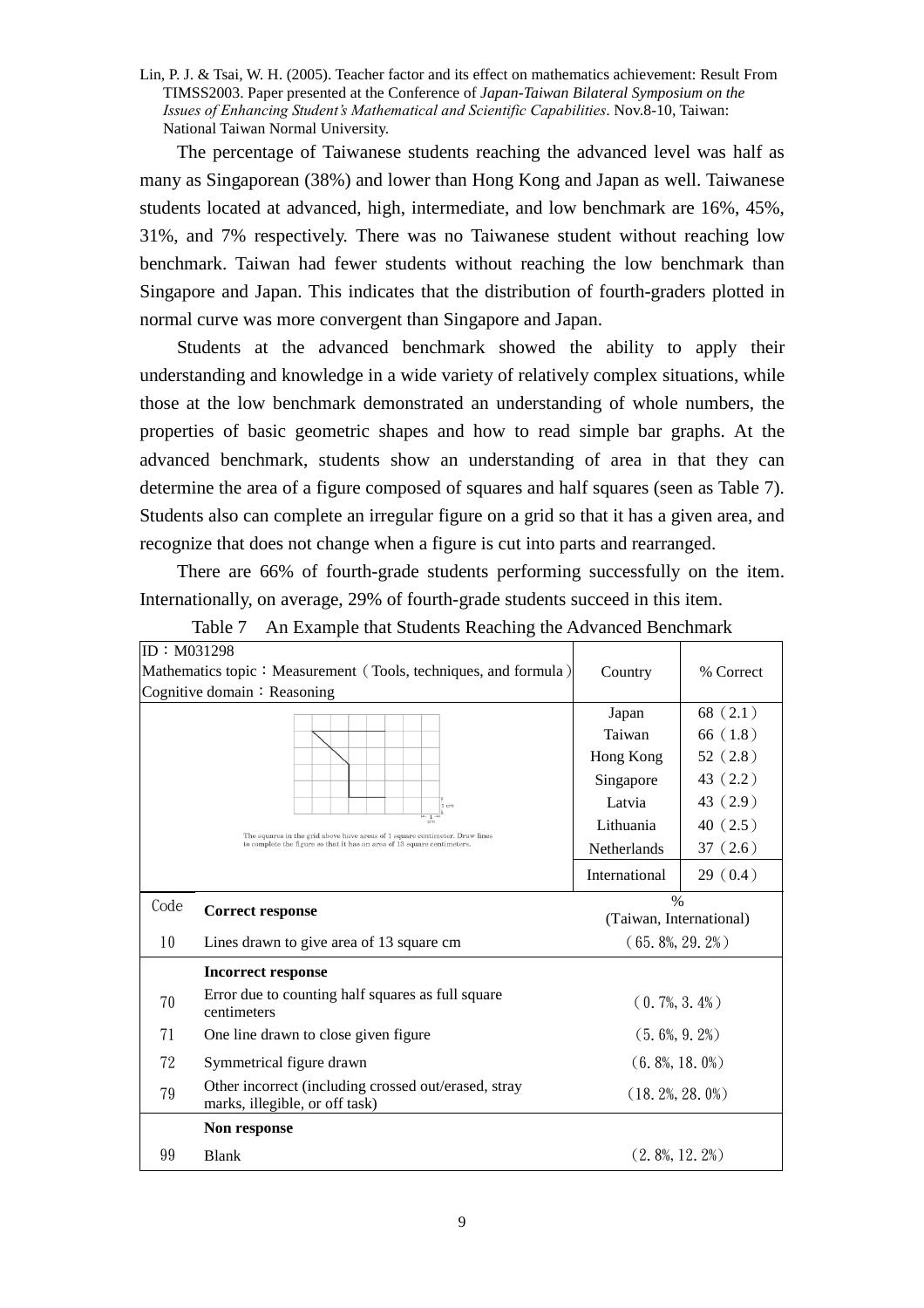At the low benchmark, students can add a four-digit and a three-digit number multiply a two-digit or by a one-digit whole number (seen as Table 8) and subtract two fractions with the same denominator. 94 % of fourth-grade students from Taiwan are outperforming this item with low benchmark.

| ID: M031305     |                                                       |                         | $\frac{0}{0}$           |  |  |
|-----------------|-------------------------------------------------------|-------------------------|-------------------------|--|--|
|                 | Mathematics topic: Whole number                       | Country                 | Full credit             |  |  |
|                 | Cognitive domain: Knowing fact and procedure          |                         |                         |  |  |
|                 |                                                       | <b>SANTA SANT</b>       | 94. 10. 10.             |  |  |
| $15 \times 9 =$ |                                                       | Singapore               | 93 $(1.0)$              |  |  |
|                 |                                                       | Hong Kong               | 91(1.0)                 |  |  |
|                 | Answer:                                               | Russian                 | 90(1.3)                 |  |  |
|                 |                                                       | Moldova                 | 88 (1.2)                |  |  |
|                 |                                                       | Lithuania               | 87(1.7)                 |  |  |
|                 |                                                       | Japan                   | 86(1.6)                 |  |  |
|                 |                                                       | <b>BREGISTER (ORDER</b> | <b>SEMBERGER</b>        |  |  |
| Code            |                                                       |                         | $\%$                    |  |  |
|                 | <b>Correct response</b>                               |                         | (Taiwan, International) |  |  |
| 10              | 135                                                   |                         | $(93.8\%, 72.0\%)$      |  |  |
|                 | Incorrect response                                    |                         |                         |  |  |
| 79              | Incorrect (including crossed out/erased, stray marks, | $(5.9\%, 23.4\%)$       |                         |  |  |
|                 | illegible, or off task)                               |                         |                         |  |  |
|                 | Non response                                          |                         |                         |  |  |
| 99              | <b>Blank</b>                                          | $(0.3\%, 4.6\%)$        |                         |  |  |

Table 8 An Example That Students Reaching the Low Benchmark

# **Mathematics Teacher Factor Contributing to Mathematics Achievement**

# *Current requirement for being a mathematics teacher*

In TIMSS 2003 study found that the Japanese to be a mathematics teacher required highly demand requirements. These requirements include some type of practicum for certification, passing an examination, a university degree, completion of a probationary period, and completion of an induction program. On the counterpart, Taiwanese to be a mathematics teacher do not require completion of an induction program and pass an examination, but the latter is required from Year 2004.

# *Background characteristics of mathematics teachers*

The background characteristics of mathematics teachers include age, gender, certification status, and number of years of teaching experience. Table 9 exhibits the percentages of gender, age, and years of teaching of teachers. Typically, larger percentages of students were taught mathematics by female teachers than male teachers, particularly, at the fourth grade. In TIMSS 2003 study, on average, internationally, four-fifths of the mathematics teaching force was female. However, Japan is not in the case. The proportion of the female teachers of fourth grade to male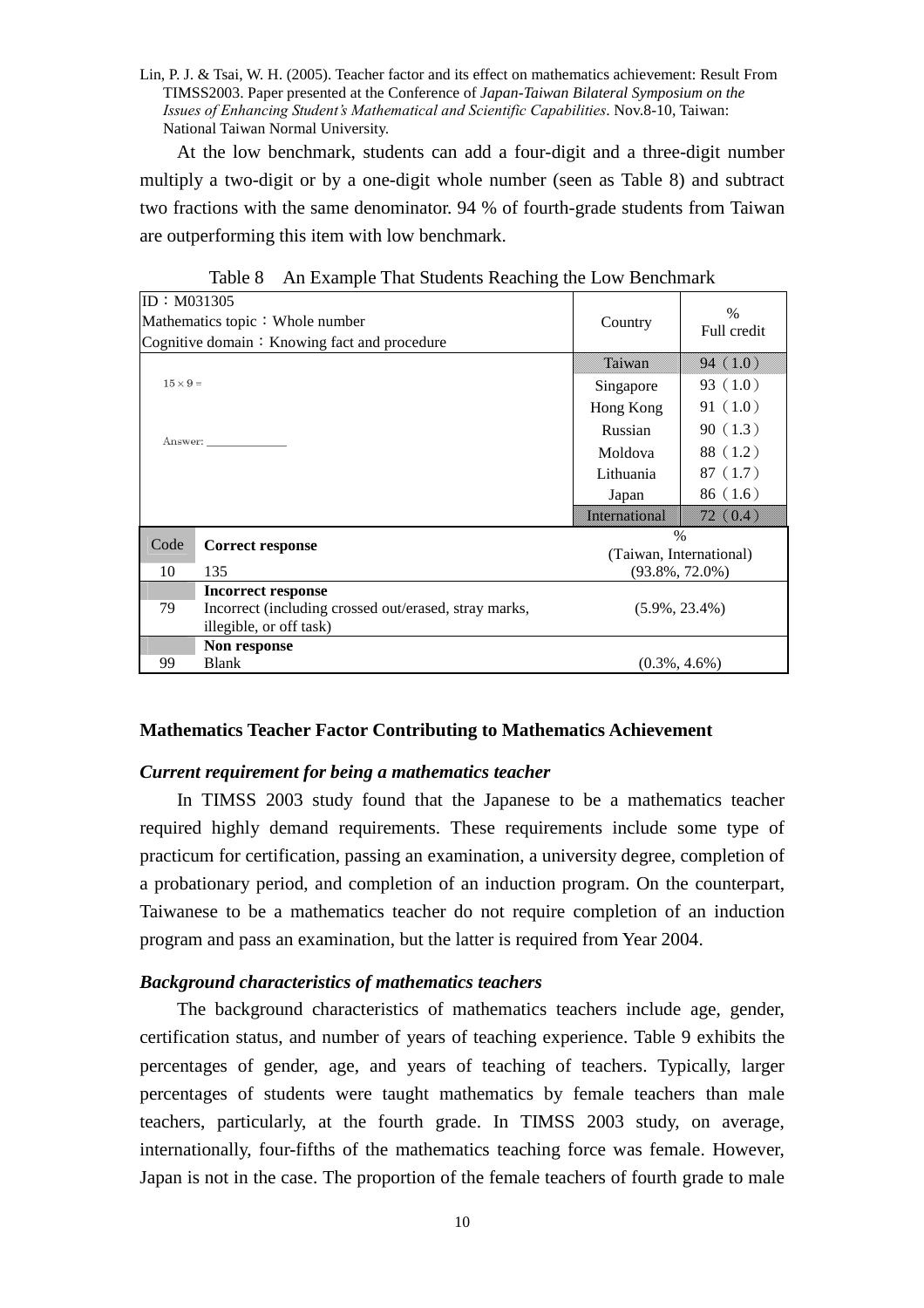is 6:4. On average, students whose teachers are female performed better in mathematics achievement than students whose teachers are male.

The data of Table 9 shows that 44% of the Taiwanese fourth graders are taught by the teachers in age 30 to 39. The age of most of forth-grade students of Taiwan was ranged from 30 to 39, while the age of Japanese fourth-grade teachers was ranged from 40 to 49 and the age of Singaporean was younger than 30. Only Singapore with the most students (more than 40%) was taught by teachers younger than age 30. This indicates that the average age of Singaporean teachers is younger than other Asian countries. Taiwanese fourth-grade teachers'age with more than 50 years old is fewer than the other three Asian countries. Generally, Japanese fourth-grade teachers are older than other three countries.

The data of Table 9 seems to show that the students who were taught by teachers with 40 to 49 years old performed a little better, while the students who were taught by teachers with fewer than 29 years old performed a little worse. The result indicates that there is no positive correlation between teacher's age and students'mathematics achievement. That is, teacher's age was not a factor of influencing students' mathematics achievement.

Regarding the years of teaching experience, Japanese fourth-grade teachers with 19 years of teaching had more experience of teaching than Taiwanese.

|                      | % of Students by Teacher's Characteristics |               |    |           |    |        |                |        |  |  |  |
|----------------------|--------------------------------------------|---------------|----|-----------|----|--------|----------------|--------|--|--|--|
|                      |                                            | Country       |    |           |    |        |                |        |  |  |  |
|                      | Singapore                                  |               |    | Hong Kong |    | Japan  |                | Taiwan |  |  |  |
|                      | %                                          | <b>Scores</b> | %  | Scores    | %  | Scores | $\%$           | Scores |  |  |  |
| Teacher's Gender     |                                            |               |    |           |    |        |                |        |  |  |  |
| Female               | 82                                         | 603.5         | 73 | 576.5     | 63 | 564.6  | 80             | 566.1  |  |  |  |
| Male                 | 18                                         | 555.0         | 27 | 569.5     | 37 | 564.5  | 20             | 555.4  |  |  |  |
| Teacher's Age        |                                            |               |    |           |    |        |                |        |  |  |  |
| $<$ 29               | 41                                         | 603.9         | 34 | 572.8     | 11 | 558.9  | 26             | 559.4  |  |  |  |
| 30-39                | 38                                         | 582.2         | 34 | 578.3     | 27 | 562.5  | 44             | 562.8  |  |  |  |
| 40-49                | 7                                          | 606.6         | 15 | 578.2     | 39 | 564.4  | 23             | 571.2  |  |  |  |
| $\geq 50$            | 15                                         | 605.7         | 17 | 576.5     | 23 | 564.8  | $\overline{7}$ | 564.8  |  |  |  |
| Years of<br>Teaching |                                            | 10            | 13 |           |    | 19     | 11             |        |  |  |  |

Table 9 Relationship Between Students Mathematics Achievement and Teachers'Gender, Age, and Number of Years of Teaching

# *Professional development opportunities for teachers in mathematics*

Table 10 shows school's reports about the opportunities provided to teachers in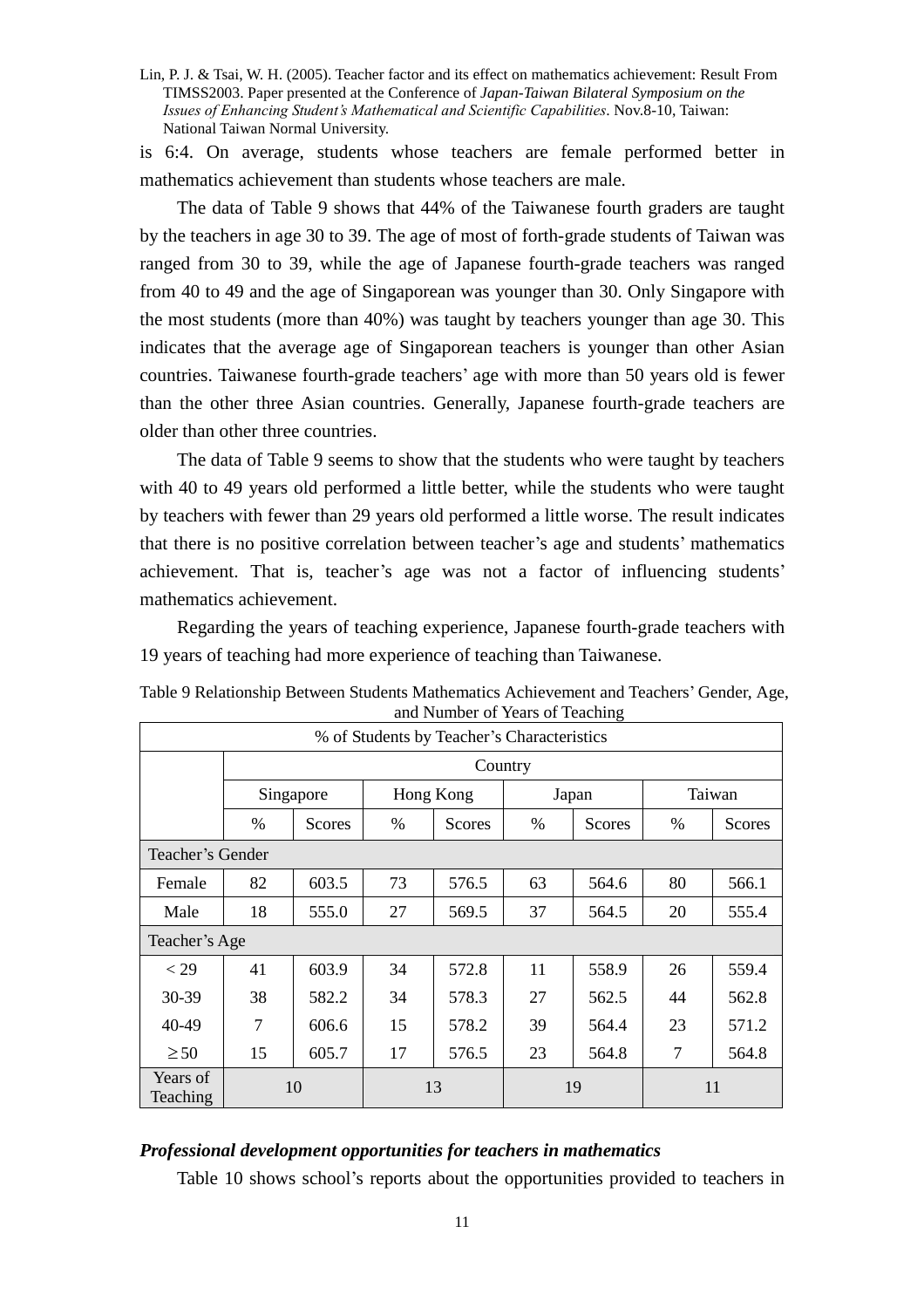five major areas. At fourth grade, schools reported that their professional development programs emphasized improving content knowledge and teaching skills. Schools or other organizations in Taiwan provided teachers'opportunities of using information technology for educational purposes were twice as many as Japan.

| Countries<br>Percentage                            | Fourth grade            |         |                         |         |  |  |  |  |  |
|----------------------------------------------------|-------------------------|---------|-------------------------|---------|--|--|--|--|--|
|                                                    | Japan                   |         | Taiwan                  |         |  |  |  |  |  |
| Activities                                         | 3 times or<br>more/year | Never   | 3 times or<br>more/year | Never   |  |  |  |  |  |
| <b>Professional Development Opportunities</b>      |                         |         |                         |         |  |  |  |  |  |
| Supporting the implementation of the<br>curriculum | 7(2.2)                  | 66(3.7) | 3(1.4)                  | 67(3.8) |  |  |  |  |  |
| Supporting school-level goal                       | 24(3.3)                 | 30(3.7) | 25(3.8)                 | 14(2.7) |  |  |  |  |  |
| Improving content knowledge                        | 44(4.2)                 | 9(2.2)  | 47(4.0)                 | 6(2.1)  |  |  |  |  |  |
| Improving teaching skills                          | 49(4.2)                 | 5(1.8)  | 53(4.3)                 | 4(1.7)  |  |  |  |  |  |
| Using IT for educational purposes                  | 23(3.5)                 | 39(4.1) | 46(4.1)                 | 4(1.6)  |  |  |  |  |  |

Table 10 Percentages of Students by Their Teachers'Involvement in Professional Development Opportunity in Mathematics

Table 11 also exhibits the teachers' report about their professional development participation in six different aspects of mathematics teaching. The results were not relatively consistent across the six topics: content, pedagogy, curriculum, technology, problem solving, and assessment.

For Japan, the highest percentages were for the areas of content and pedagogy. For Taiwan, the highest percentages were pedagogy, curriculum, and content. Overall, Taiwanese teachers'professional development participation was more frequent than Japanese teachers. However, Taiwanese students did not perform better than Japanese. The result indicates that teachers'participation of professional development was not an important influence on students'mathematics achievement.

Table 11 shows that 50 % of teachers reported their weekly interaction about instructional issues. However, observing other teachers or being observed themselves was relatively infrequent. Table 11 exhibits that the Japanese teachers spent more time on working with their colleagues for the preparation of instructional materials than Taiwanese teachers, 41 % and 24 % respectively. Excepting the interaction of working on preparing instructional materials, the percentages of the types of interactions among Japanese mathematics teachers were as many as those teachers from Taiwan. Again, teachers'interaction with their colleagues in the school was not a significant factor of affecting students' mathematics achievement.

Table 11 Relationship Between Teachers'Involvement in Professional Development Opportunity in Mathematics and Students'Mathematics Achievement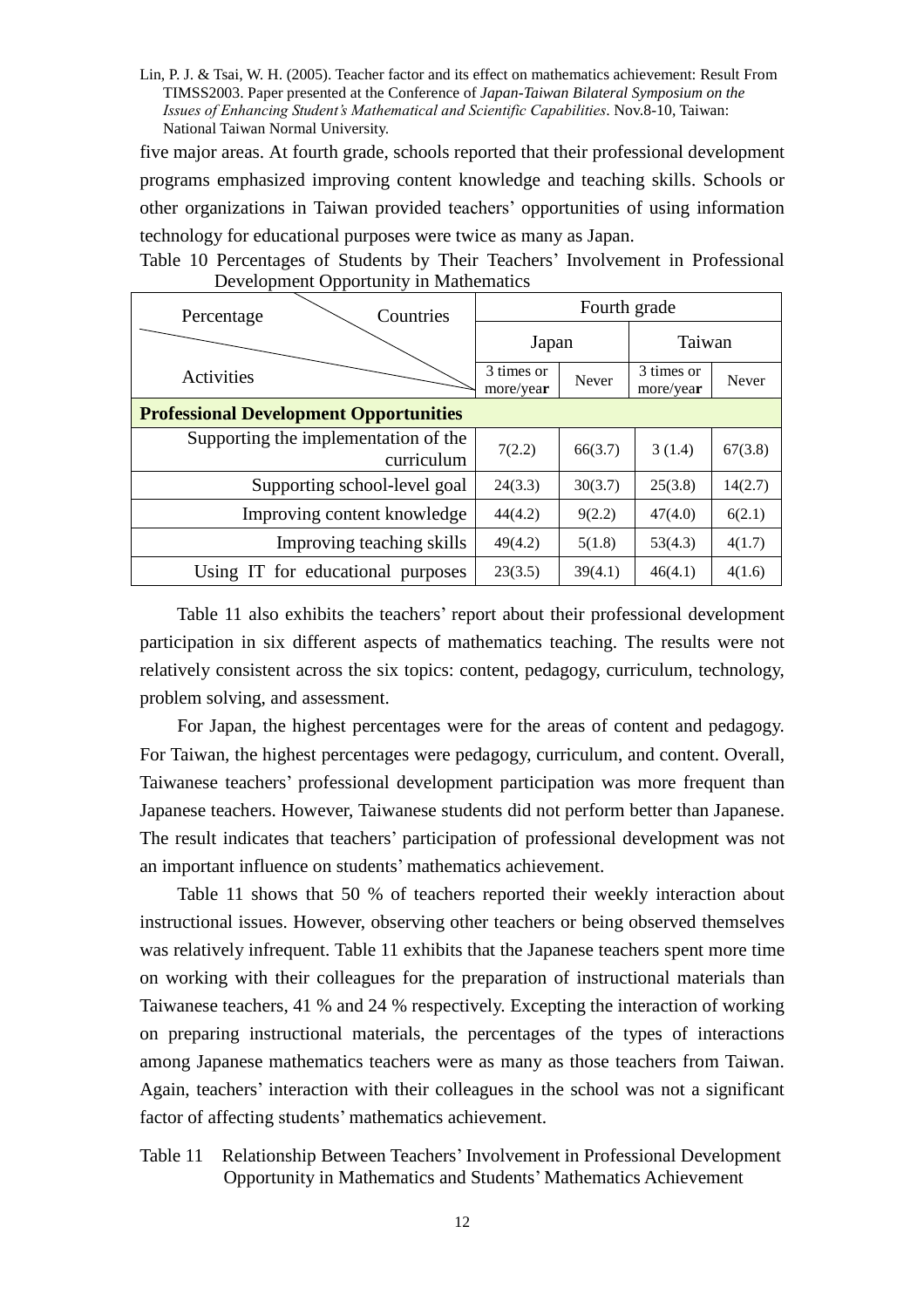Lin, P. J. & Tsai, W. H. (2005). Teacher factor and its effect on mathematics achievement: Result From TIMSS2003. Paper presented at the Conference of *Japan-Taiwan Bilateral Symposium on the Issues of Enhancing Student's Mathematical and Scientific Capabilities*. Nov.8-10, Taiwan: National Taiwan Normal University.

| Countries<br>Percentage                                    |      |               |       | Fourth grade   |                |               |       |                |  |
|------------------------------------------------------------|------|---------------|-------|----------------|----------------|---------------|-------|----------------|--|
|                                                            |      |               | Japan |                |                | Taiwan        |       |                |  |
|                                                            |      | Yes           |       | N <sub>0</sub> | Yes            |               |       | N <sub>0</sub> |  |
| Activities                                                 | %    | <b>Scores</b> | $\%$  | <b>Scores</b>  | $\%$           | <b>Scores</b> | $\%$  | <b>Scores</b>  |  |
| <b>Teacher's participation in professional development</b> |      |               |       |                |                |               |       |                |  |
| Mathematics content                                        | 40   | 565.7         | 60    | 563.8          | 57             | 562.8         | 43    | 565.4          |  |
| Mathematics pedagogy                                       | 43   | 564.8         | 57    | 563.4          | 73             | 564.9         | 27    | 561.3          |  |
| Mathematics curriculum                                     | 19   | 561.6         | 81    | 565.3          | 61             | 564.8         | 39    | 562.7          |  |
| Integrating IT into mathematics                            |      | 559.9         | 84    | 565.5          | 45             | 561.5         | 55    | 565.9          |  |
| Improving students critical<br>thinking or problem skills  | 22   | 568.2         | 78    | 563.5          | 37             | 566.3         | 63    | 562.5          |  |
| Mathematics assessment                                     | 30   | 562.0         | 70    | 565.6          | 49             | 565.8         | 51    | 562.5          |  |
| <b>Types of interactions among mathematics teachers</b>    |      |               |       |                |                |               |       |                |  |
|                                                            |      | Weekly        |       | Never          | Weekly         |               | Never |                |  |
|                                                            | $\%$ | <b>Scores</b> | $\%$  | <b>Scores</b>  | $\%$           | Scores        | $\%$  | Scores         |  |
| Discussion about how to teach<br>a particular concept      | 52   | 569.4         | 11    | 562.5          | 54             | 565.4         | 2     | 566.3          |  |
| Working on preparing<br>instructional materials            | 41   | 565.1         | 14    | 562.1          | 24             | 580.1         | 25    | 562.4          |  |
| Visit to another teacher's<br>classroom                    | 4    | 590.7         | 45    | 562.2          | 6              | 562.6         | 37    | 563.4          |  |
| Observing by another teacher                               | 10   | 569.2         | 69    | 562.7          | $\overline{7}$ | 573.2         | 67    | 562.8          |  |

## *Teachers'Emphasis on Mathematics Homework*

Table 12 presents the index of the teachers'emphasis on mathematics homework. On average, internationally, only 14 % of the fourth-grade students were in the high emphasis level. About half (49%) were in the medium category and 37 % were in the low category. In Taiwan and Japan, the fourth-grade students in the high emphasis category had the lowest mathematics achievement, suggesting that homework often was being used for remedial purposes. However, in Singapore, students in the low emphasis level had the highest mathematics achievement. In Hong Kong, students in the low emphasis category had the lowest mathematics achievement. The results show substantial variation across countries in the emphasis placed on homework and contributing to inconstant performance.

There was not a positive relationship between teachers assigning more homework and students having higher mathematics achievement. For the majority of countries, most students were in the medium category. More than half the students of Japan were in the low category. It can be noted that students in Japan may be more likely to spend extra time in tutoring and cramming schools than doing homework.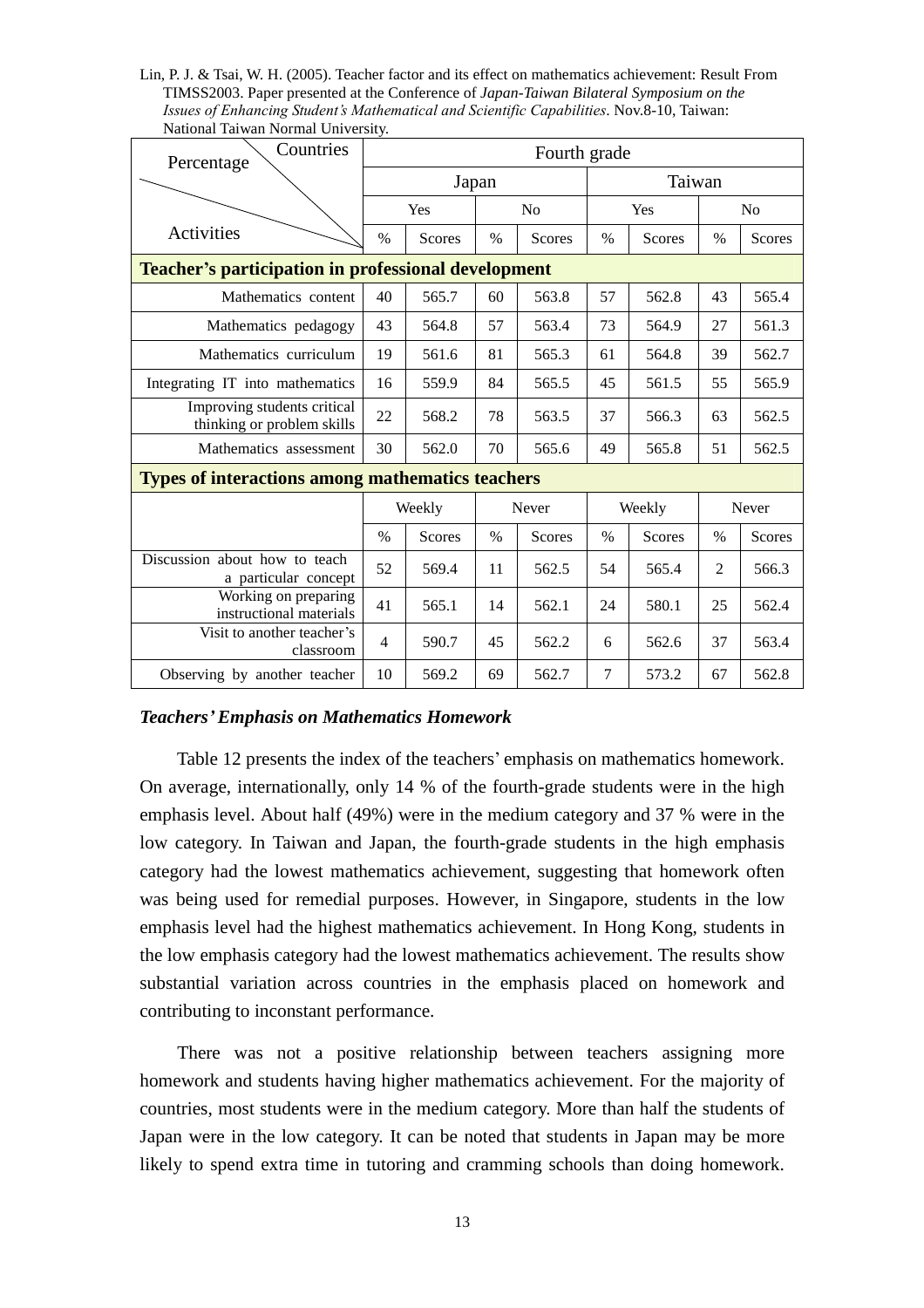The data indicates teachers gave students medium assignments contributing to students' highest performance. The medium emphasis means giving students assignment three times in each week and half-hour for each assignment.

| <b>Emphasis on Homework</b> |                | Country   |              |          |          |          |
|-----------------------------|----------------|-----------|--------------|----------|----------|----------|
|                             |                | Singapore | Hong<br>Kong | Japan    | Taiwan   | Int.     |
| High<br>emphasis            | % of students  | 35(4.2)   | 33(4.7)      | 3(1.5)   | 11(2.7)  | 14(0.6)  |
|                             | Average scores | 593(7.7)  | 575(5.3)     | 563(7.9) | 555(8.4) | 491(2.7) |
| Medium<br>emphasis          | % of students  | 49(3.8)   | 63(4.7)      | 40(4.3)  | 52(4.3)  | 49(0.7)  |
|                             | Average scores | 596(8.7)  | 577(4.1)     | 567(2.4) | 568(2.7) | 503(1.4) |
| Low<br>emphasis             | % of students  | 16(2.8)   | 4(1.7)       | 57(4.4)  | 37(3.9)  | 37(0.6)  |
|                             | Average scores | 598(11.0) | 552(8.9)     | 563(2.5) | 561(3.2) | 498(2.1) |

Table 12 Relationship Between Students' Mathematics Achievement and Index of Teachers'Emphasis on Mathematics Homework

## **CONCLUSION**

The analysis of TIMSS 2003 study suggests that Asian students showed superior performance in international mathematics assessments compared with their non-Asian counterparts. Overall, background characteristics of teacher are not essential factors contributing to students' superior performance of mathematics, excepting teacher's gender factor. Students'well performance is not the result of teachers'participation of professional development and types of interaction among teachers.

Regarding mathematics achievement from TIMSS 2003 study, it is found that the top four outperforming countries were Singapore, Hong Kong, Japan, and Taiwan, but Japan and Taiwan were not significantly different. The normal distribution of Taiwanese students was more convergent than Singapore. Taiwanese scoring the fourth place in the overall achievement also tended to be the fourth-place in three mathematical content areas, number, algebra, and data and the third place in two content areas, measurement and geometry.

The requirement for being a mathematics teacher in Japan was more demanding than Taiwan. Japanese to be a mathematics teacher required to have induction training and pass an examination for awarding qualified teacher status. On average, internationally, the ratio of female teachers to male teachers was 4:1, but Japan was not in the case. The ratio of Japan female and male teachers was 6:4. The students whose teachers are female performed better than the students whose teachers are male. Teacher's gender contributed to students'mathematics achievement.